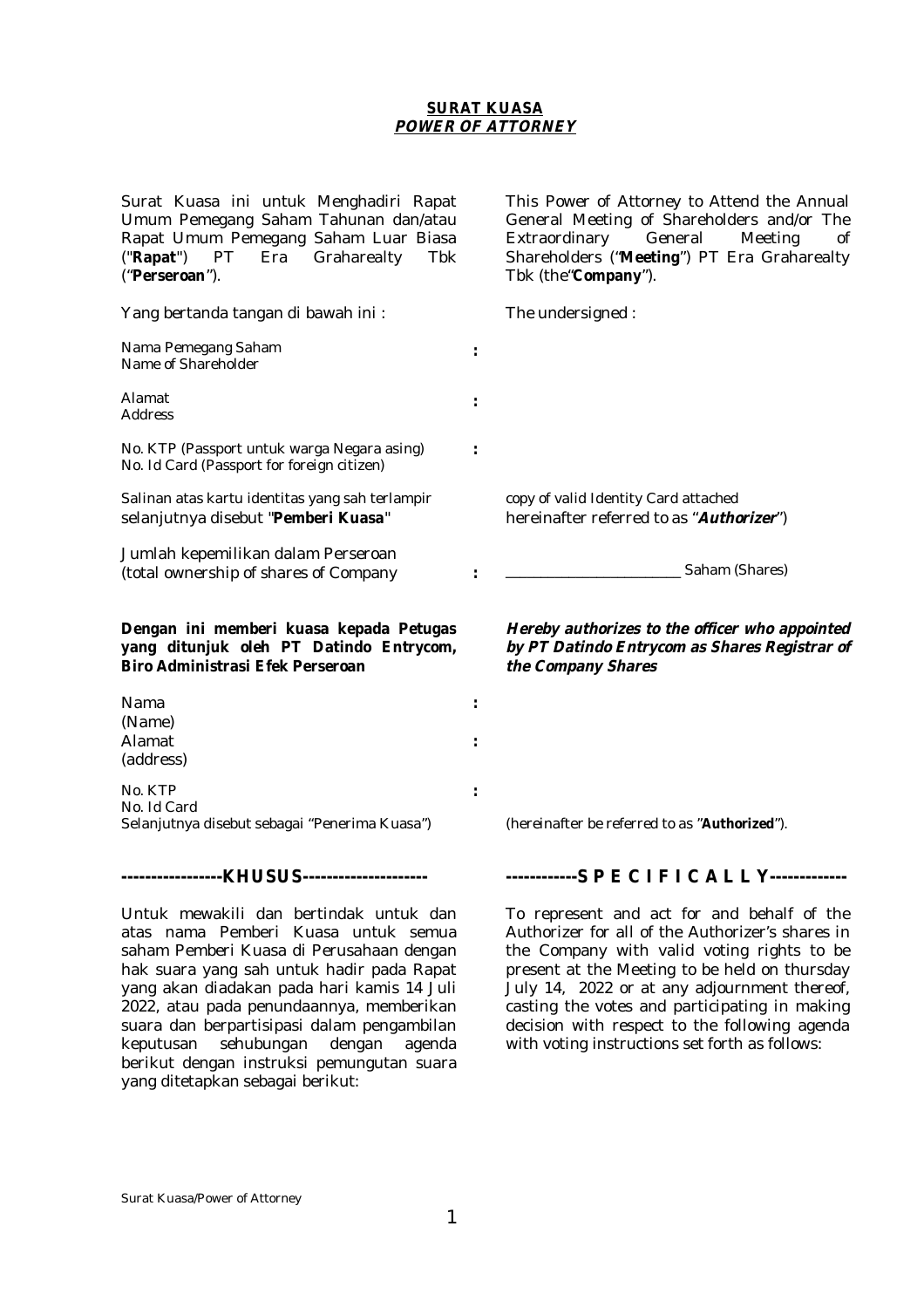| No. | <b>MATA ACARA</b>                                                                                                                                                                                                                                                                                                                                                                                                                                                                                                                                                                                                              | <b>INSTRUKSI PENGAMBILAN SUARA</b><br><b>VOTING INSTRUCTION</b> |                                                                                                         |         |
|-----|--------------------------------------------------------------------------------------------------------------------------------------------------------------------------------------------------------------------------------------------------------------------------------------------------------------------------------------------------------------------------------------------------------------------------------------------------------------------------------------------------------------------------------------------------------------------------------------------------------------------------------|-----------------------------------------------------------------|---------------------------------------------------------------------------------------------------------|---------|
|     | <i>AGENDA</i>                                                                                                                                                                                                                                                                                                                                                                                                                                                                                                                                                                                                                  | Setuju<br>Agree                                                 | Tidak Setuju<br>Disagree                                                                                | Abstain |
|     |                                                                                                                                                                                                                                                                                                                                                                                                                                                                                                                                                                                                                                |                                                                 | Isi pilihansuara dengan menandai dengan[V]<br>Fill in the vote by marking with $\vert \checkmark \vert$ |         |
| Α.  | Agenda Rapat Umum Pemegang Saham Tahunan<br>Agenda of the Annual General Meeting of Shareholders                                                                                                                                                                                                                                                                                                                                                                                                                                                                                                                               |                                                                 |                                                                                                         |         |
| 1.  | Persetujuan Laporan Tahunan Perseroan Mengenai<br>Keadaan Dan Jalannya Perseroan Selama Tahun Buku<br>2021 Termasuk Laporan Pelaksanaan Tugas Pengawasan<br>Dewan Komisaris Selama Tahun Buku 2021 dan<br>Pengesahan Laporan Keuangan Perseroan Tahun Buku<br>2021.<br>Approval of the Company's Annual Report regarding the<br>Company Condition and Operation during the 2021 Fiscal<br>Year, including the Report on the Implementation of the<br>Supervisory Duties of the Board of Commissi- oners<br>during the 2021 Fiscal Year and the Ratification of the<br>Company's Financial Statements for the 2021 Fiscal Year. |                                                                 |                                                                                                         |         |
| 2.  | Penunjukan Kantor Akuntan Publik Untuk Mengaudit<br>Laporan Keuangan Perseroan Tahun Buku 2022.<br>Appointment of a Public Accountant Firm to audit the<br>Company's Financial Statements for the 2022 Financial<br>Year.                                                                                                                                                                                                                                                                                                                                                                                                      |                                                                 |                                                                                                         |         |
| 3.  | Penetapan<br>besarnya<br>gaji<br>atau<br>honorarium<br>serta<br>tunjangan lainnya bagi anggota Direksi dan Dewan<br>Komisaris Perseroan.<br>Determination of the amount of salary or honorariumas<br>well as other allowances for the Company's Directors and<br>Board of Commissioners.                                                                                                                                                                                                                                                                                                                                       |                                                                 |                                                                                                         |         |
| 4.  | Perubahan<br>Pasal<br>Anggaran<br>3<br>Dasar<br>Perseroan<br>sehubungan dengan penyesuaian dengan KBLI 2020<br>sesuai dengan Peraturan Pemerintah Nomor 5 Tahun<br>2021 tentang Penyelenggaraan Perizinan Berusaha<br>Berbasis Risiko.<br>Amendment to Article 3 of the Company's Articles of<br>Association in connection with adjustments to the 2020<br>KBLI in accordance with Government Regulation Number<br>5 of 2021 concerning Implementation of Risk-Based<br><b>Business Licensing.</b>                                                                                                                             |                                                                 |                                                                                                         |         |
| 5.  | Laporan Penggunaan Dana Hasil Penawaran Umum<br>Perdana Saham.<br>Report on the Use of Proceeds obtained from the Initial<br>Public Offering.                                                                                                                                                                                                                                                                                                                                                                                                                                                                                  |                                                                 |                                                                                                         |         |

Surat kuasa ini telah diberikan kepada Penerima Kuasa dengan ketentuan sebagai berikut:

- 1. Surat Kuasa ini tidak akan diamandemen dan/atau dibatalkan/ditarik dengan alasan apa pun;
- 2. Pemberi Kuasa, baik saat ini atau di masa depan dengan ini menyatakan bahwa ia tidak<br>akan mengajukan keberatan dan/atau mengajukan keberatan dan/atau penolakan apa pun, dalam bentuk apa pun, sehubungan dengan tindakan apa pun yang dilakukan oleh Penerima Kuasa sesuai dengan surat kuasa ini dan dalam hal jika ada konsekuensi hukumnya, oleh karena itu

*Surat Kuasa/Power of Attorney* 

This power of attorney has been conferred on the Authorized under the following conditions:

- 1. This Power of Attorney shall not be amended and/or cancelled/withdrawn with any reason;
- 2. The Authorizer, whether in present or in the future hereby declares that he/she shall not submit any objection and/or refusal whatsoever, in any form, in relation to any actions taken by the Authorized pursuant to this power of attorney and in the event there are legal consequences thereof, therefore the Authorizer, whether in present or in the future, declare that